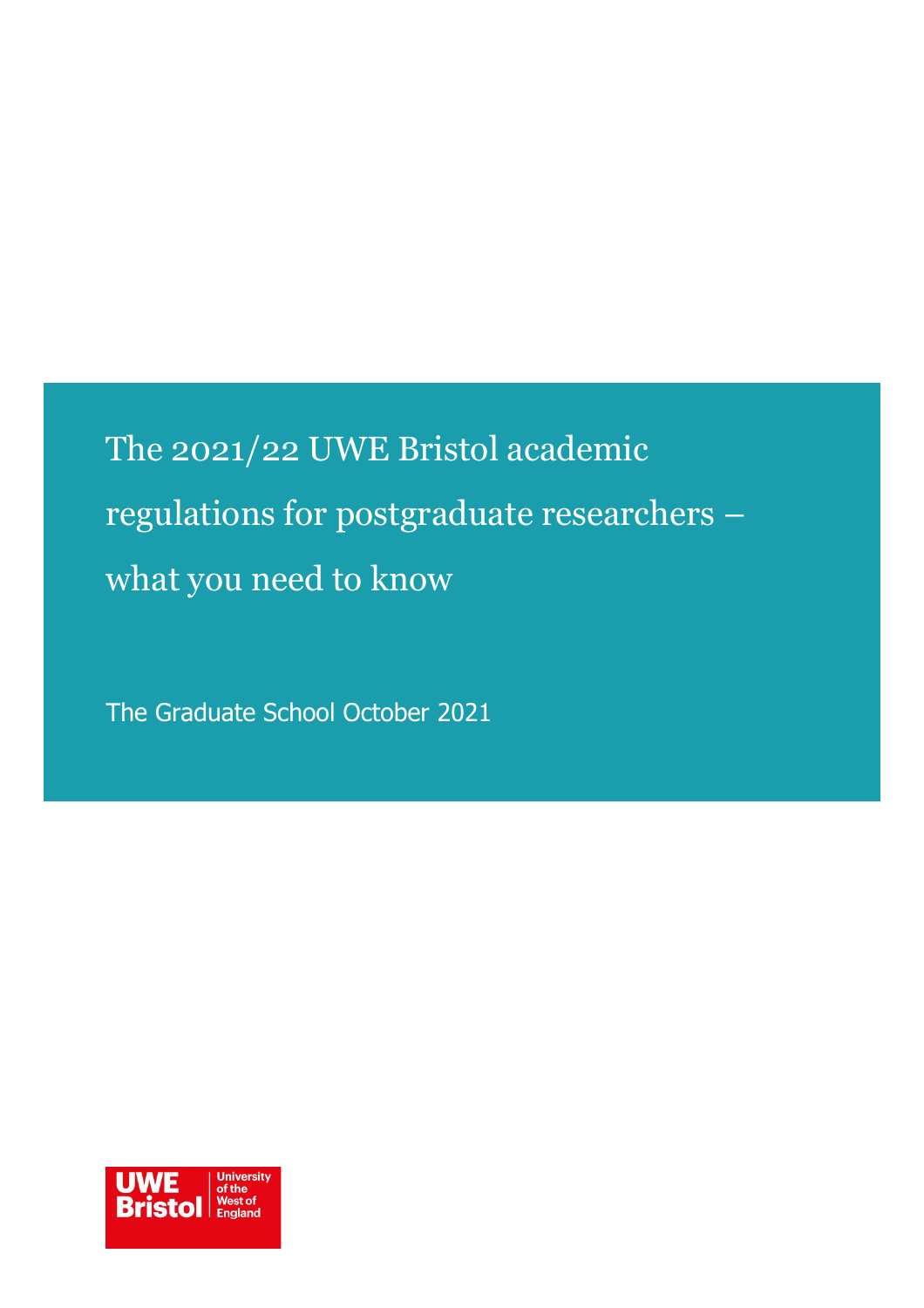# **Rubric**

This information does not replace the PGR academic regulations and must be read in conjunction with the 2021/2022 publication. If you require a full copy of the regulations you can save and print a PDF version from the following webpage:

<http://www1.uwe.ac.uk/students/academicadvice/regulationsandprocedures.aspx>

The information in this document is also available via the postgraduate research study website with detailed procedures, guidance and information about PGR degree requirements contained within the online [Graduate School Handbook.](https://www1.uwe.ac.uk/research/postgraduateresearchstudy/currentpgresearchers/graduateschoolhandbook.aspx) You can also access this handbook by typing **UWE pgr handbook** into any search engine.

## **The academic regulations for postgraduate researchers**

When you register at the University of the West of England (UWE), Bristol you are also agreeing to abide by the academic regulations and related policies and procedures. The regulations are the framework in which all the University's learning, teaching and assessment activities take place. This document sets out the key things you need to know about the academic regulations and also what will be required of you when you are a student at UWE.

The academic regulations are reviewed and re-issued each year. They may be updated in the light of External Examiner comments, external legislation, professional body requirements, internal reviews and student feedback.

Some regulations are specific to research degree study at doctoral or MPhil level and these are contained within Volume 2 Postgraduate research degrees regulations. PGR regulations tell you what you must do; PGR Procedures tell you how you must do it. PGR guidance and FAQs provide additional information that will be useful as you progress through your research degree, and links to other sources of support.

Any postgraduate researcher who is uncertain about which regulations apply to them should contact the Graduate School: [graduateschool@uwe.ac.uk](mailto:graduateschool@uwe.ac.uk) in Room 3E37, Frenchay Campus.

# **Variations to the regulations**

Due to the requirements of the professional bodies who accredit UWE awards, sometimes regulations need to be varied to meet the conditions of accreditation. If this is the case for your award you will be advised of the details by your faculty and the details of the variation will be set out in the programme specification.

## **Terms and conditions – important milestone dates**

- Your PG Research (PGR) degree offer letter is accompanied by a statement of terms and conditions of study. This sets out key information and requirements including the name of your provisional Director of Studies, fees (including any project fees, bench/lab fees or other costs), how to register, and the progress review milestone dates (including RD1) specific to you which you must meet satisfactorily in order to remain registered on the degree, and any other conditions that are specific to your individual registration.
- It also provides information and useful links about research skills development requirements, ethics, research data management, intellectual property, and further information for international students coming to UWE from abroad. You must sign and return this statement to accept your place.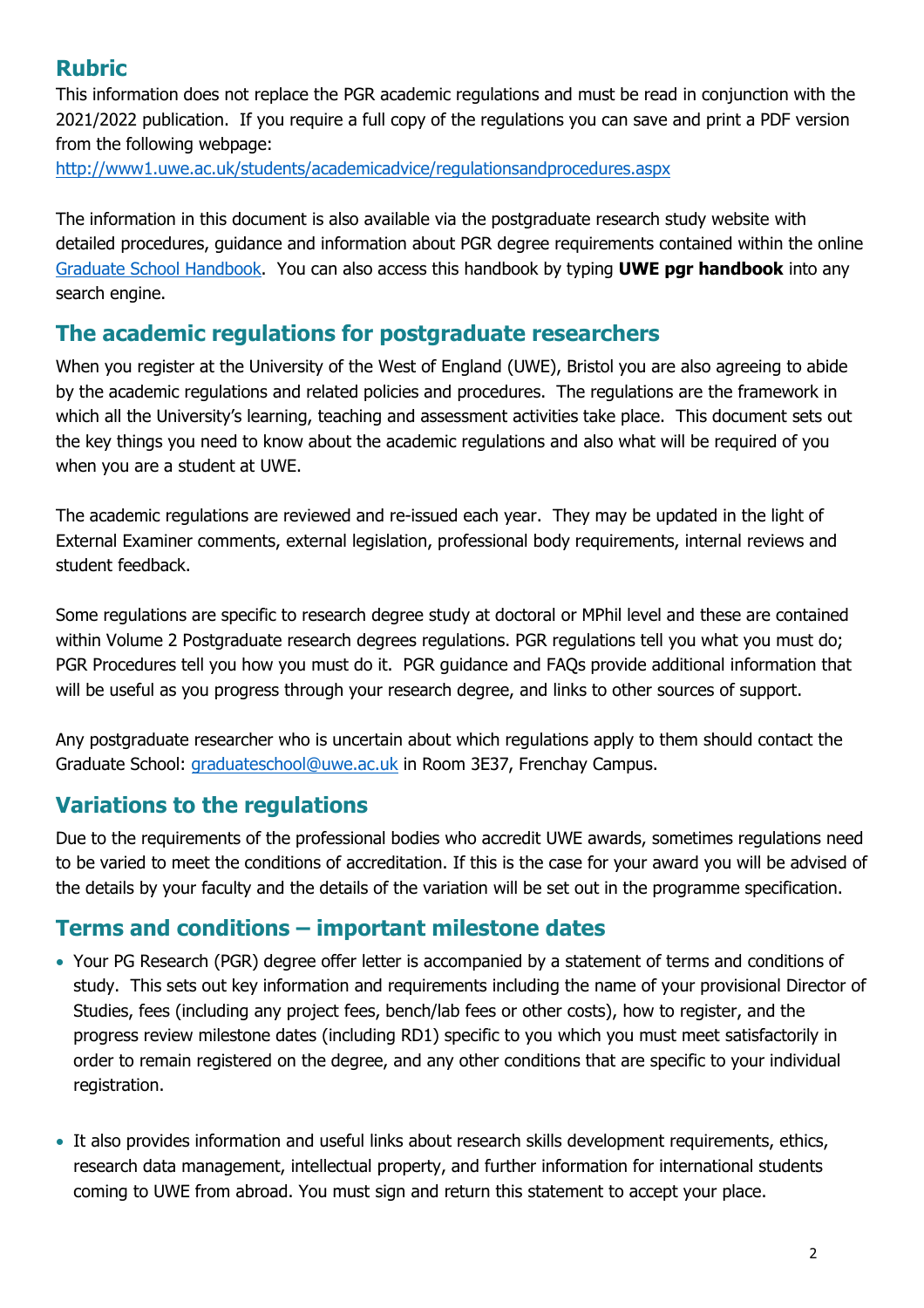• If you are not going to be able to arrive at UWE in order to start your degree on the date specified in your terms and conditions you must contact the Graduate School and your Director of Studies to let them know, and in some circumstances to agree a deferral (approved delay) to your start date, or agree initial work that you could make a start on from your current location.

### **You and your supervisors (PGR regulations part 8)**

- PGRs are allocated a supervisory team led by a Director of Studies and including at least one second supervisor. The supervisory team is responsible for ensuring that each PGR receives academic support and guidance in planning and implementing their research programme.
- There must be regular scheduled contact between you and your supervisory team. Expectations and arrangements for meeting frequency, duration, taking and distribution of meeting notes, and responding to requests for guidance and advice should be negotiated and agreed at the start of your registration. These may change as you progress and your needs change.
- Your Director of Studies should monitor your ongoing progress and provide you with regular feedback.
- The ultimate responsibility for the timely progress of research study always rests with you however, and the thesis is your work not your supervisors'. You are responsible for your own personal and professional development (PGR parts 6 and 13).

# **Registering your research project (PGR regulations part 9)**

- Within 3 months (full-time) or 6 months (part-time) of your start date, you will be required to register your research project formally using an RD1 form. During this initial period you will need to work closely with your supervisory team to prepare your research proposal, to identify any ethical or other governance approval requirements, to start developing your research data management plan, and to address your research training requirements (PGR9.2.1-2R).
- You are advised to take this initial progress milestone seriously. Your project proposal is considered by the Faculty Research Degrees Committee and there are two possible outcomes: satisfactory - continue registration, or unsatisfactory – rework and resubmit proposal. There will be one resubmission opportunity. If your project proposal is not approved at resubmission you will be withdrawn from the degree and your PGR registration will end.

## **Changes to your research project (PGR regulations part 9)**

• Any major change to the overall aims, scope or methodology of the research project requires the approval of the Faculty Research Degrees Committee, and may also require a change in the composition of the supervisory team (PGR9.3.1R).

### **Research governance: research data management, ethics and intellectual property (PGR regulations part 5 personal conduct and part 10 research governance)**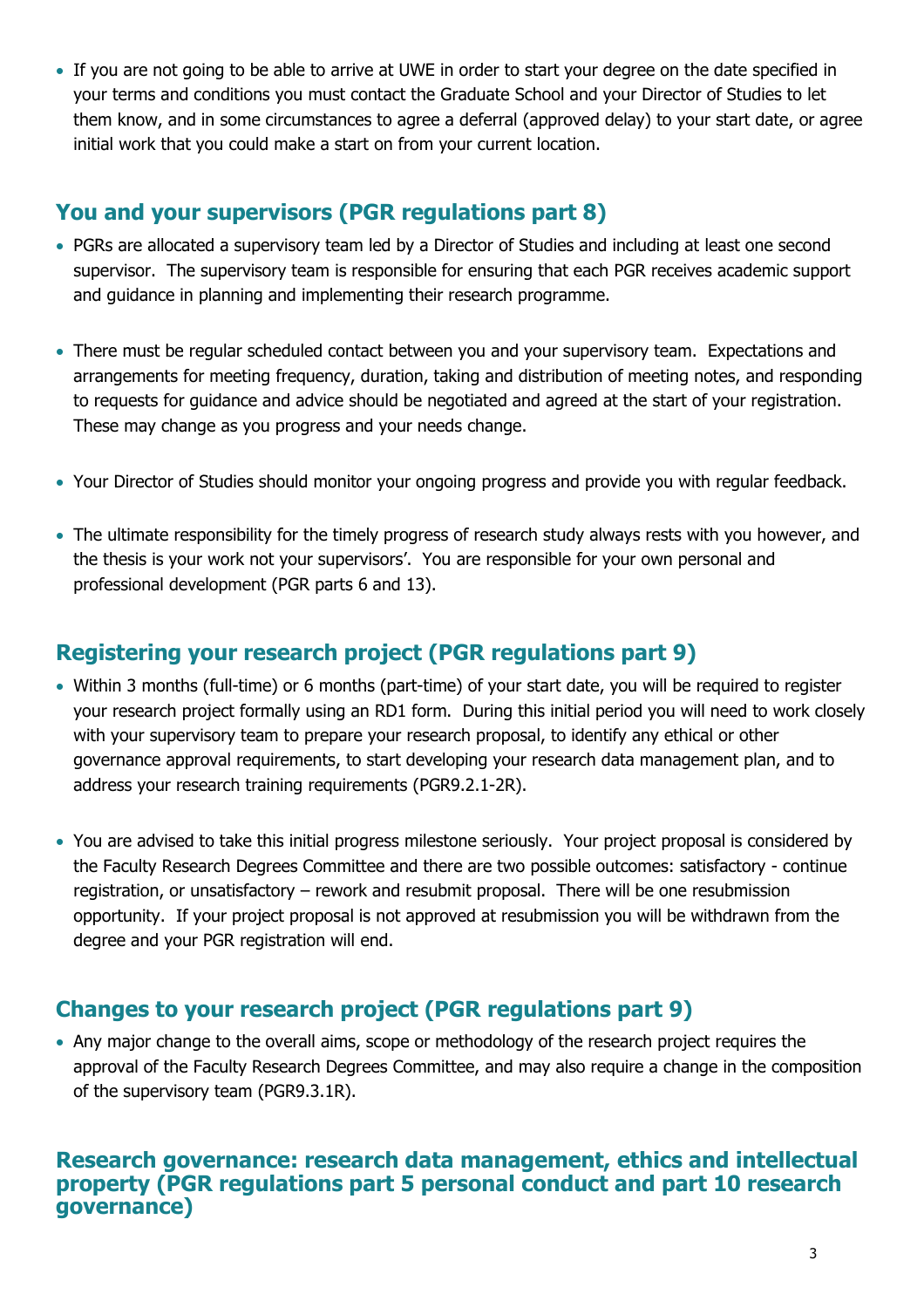- All researchers including PGRs and their supervisors must comply with the requirements of the University's published Policy and Code of Good Research Conduct, PGRs are also required to comply with any academic integrity training requirement as specified by the University. If you require a full copy of the policy and code you can save and print a PDF version from the following webpage: <http://www1.uwe.ac.uk/research/researchgovernance/codeofgoodresearchconduct.aspx>
- All research projects undertaken by PGRs registering for the first time from October 2021 onwards will need to have an associated research data management plan. This plan outlines how research data will be generated or collected, managed, stored, preserved and shared. The plan is a living document and may change and develop over the course of the project. This is part of good research governance see Graduate School handbook at PGR10.4.1-2.
- All research projects involving human participants or their data and/or human tissue also require research ethics scrutiny and approval. Currently, evaluation projects involving human participants also require research ethics review.
- If your research involves human participants you will need to complete a [full application](https://www1.uwe.ac.uk/research/researchethics/applyingforapproval.aspx) to the Faculty Research Ethics Committee (FREC) so that your research project can be independently reviewed and approved. Research using human tissue is strictly regulated. Your Director of Studies can advise on this type of research and what kind of ethics approval is needed.
- If your research falls within the scope of the Department of Health Research Governance Framework e.g. involves patients in the NHS, or NHS Staff or premises there are special requirements relating to ethics. You will need to apply to an NHS Research Ethics Committee (REC) for approval via the online Integrated Research Application System (IRAS). You will also need NHS Research and Development approval for your project from the hospital trusts where your project will take place. You must contact your FREC secretary to notify them that you will be applying for NHS REC approval using the National Research Service and IRAS.
- Detailed guidance on submitting an ethical approval application is available on the University research [ethics web pages.](https://www1.uwe.ac.uk/research/researchethics/applyingforapproval.aspx) You need to work closely with your Director of Studies to prepare your application.
- If your project requires ethical approval you must not start collecting data from your human participants prior to this approval being obtained. You should be aware that gaining ethical approval can be a detailed and lengthy process, and you and your Director of Studies should factor this into your plan of work.

### **Restricting access to a doctoral thesis and third party intellectual property requirements (PGR regulations part 10.5-7)**

• This University supports open access to research and does not normally restrict access to a thesis deposited on its research repository and will restrict access to core research data underpinning that thesis for a maximum of two years.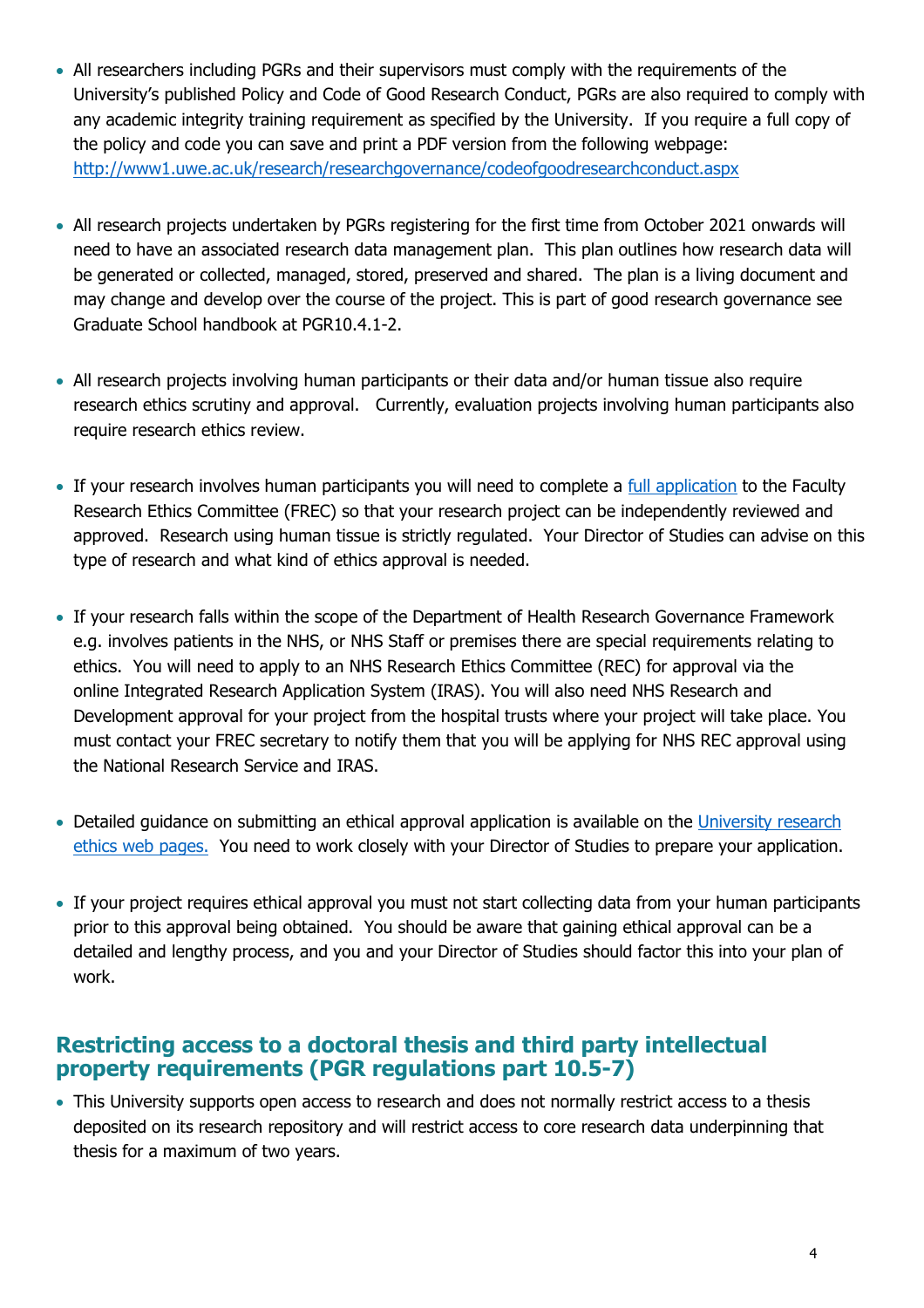- Where the approved research data management plan for a project requires it however, the University may decide that open access to a thesis and/or the core research data underpinning it should be restricted for a specified period of time upon completion, as approved by the Taught and Research Degrees Award Board (RDAB).
- Applications to restrict access to a thesis or its underpinning research data will only be considered on limited grounds, and must be made as early as possible and submitted to the Officer of the Award Board supported by relevant evidence sufficient to enable the Board to reach its decision, see the Graduate School handbook PGR10.5.4.
- PGR candidates are also bound by the requirements of the University's published intellectual property policy and regulations which are available on the UWE policies web page.
- You must ensure as far as reasonably possible that any use of materials, inventions or any intellectual property in materials created or used by you does not infringe the right of third parties and that the appropriate consent has been obtained prior to deposition of your final thesis on the UWE Research Repository (PGR Parts 10 and 14).

## **Progress during your research degree (PGR regulations parts 11 and 12)**

- Progression through a research degree is dependent on the successful achievement of the progress point or milestone relevant to each stage of PGR registration, including RD1 (PGR part 9). The dates for these milestones are included in the statement of terms and conditions sent to you at registration. Progression examination vivas and progress review meetings can be face-to-face or online, but all those involved must agree the preferred format.
- The progression examination at the end of the first stage of registration comprises a written report and a viva. Possible outcomes of the progression examination are: Pass – continuation of registration, or Fail – withdrawal of registration. At the discretion of the Faculty Research Degrees Committee (FRDC) upon recommendation by the examiners you may be permitted the opportunity to resubmit, but there is no automatic right to resubmission at progression examination stage (PGR11.4.1 – 2R). You will receive written feedback about your work with the formal notification of your examination outcome, but your examiners may also provide verbal feedback at the end of the exam itself. If you fail the progression examination you will be withdrawn from the award and your registration will end.
- At each subsequent stage of your programme a progress review is carried out to ensure that satisfactory progress is being maintained. A review meeting will take place between you, your Director of Studies and an independent reviewer at which evidence of progress you have submitted from an approved list of options will be discussed and objectives for the upcoming stage identified.
- In the case of unsatisfactory progress you will be given a resubmission opportunity, and guidance will be provided on revision of your material and/or the remedial action required to help you to get your project back on track, but continuing unsatisfactory progress after resubmission will lead to withdrawal from the programme and your registration will be ended (PGR12.3.3R). Non submission by the advised deadline at any progression point without good reason will result in loss of opportunity and may lead withdrawal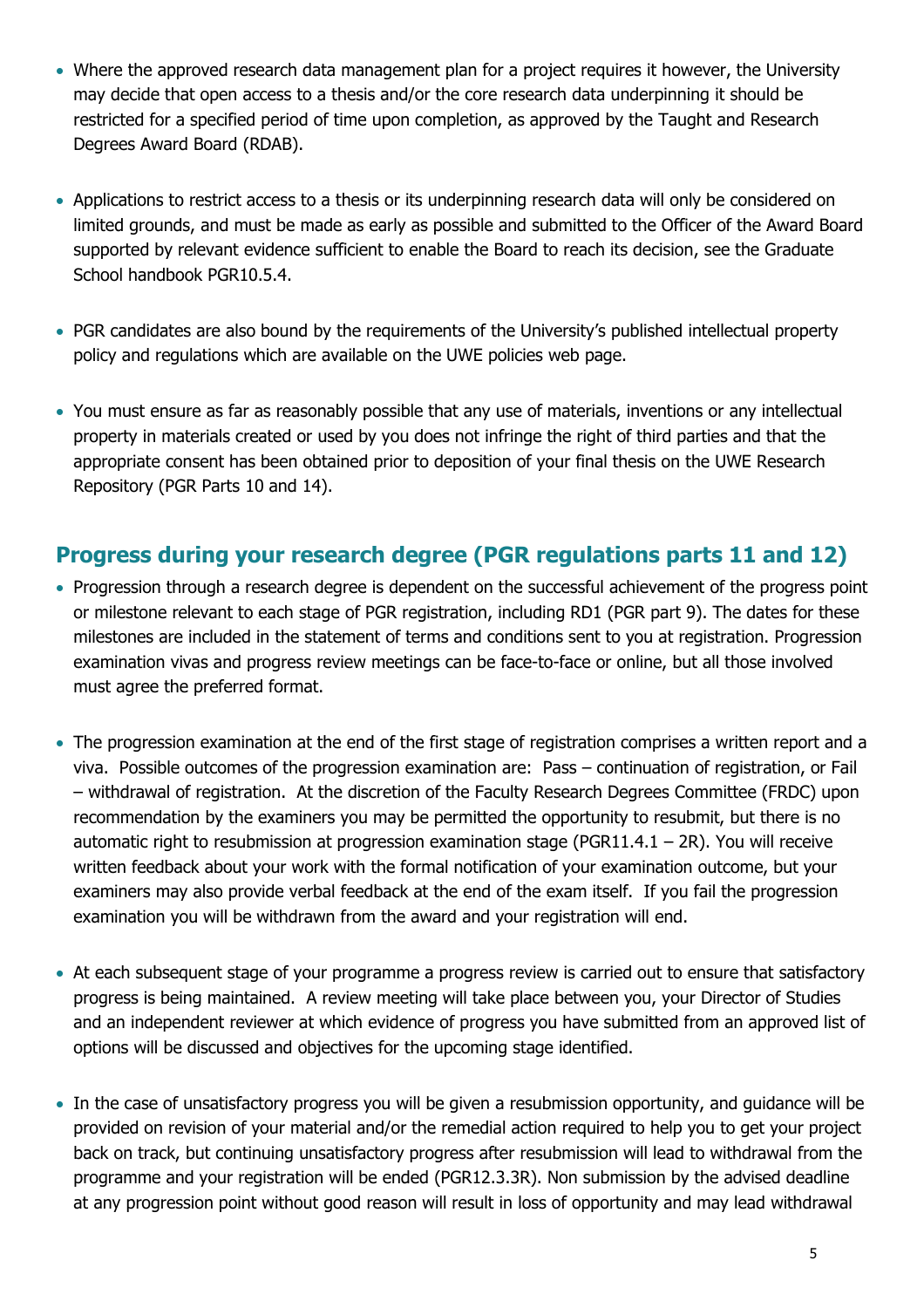of registration. Non submission at resubmission will result in your withdrawal from the award and your registration will be end.

# **Professional development & training (PGR part 6)**

- The Graduate School provides a wide range of development workshops running throughout the course of the academic year, which aim to help PGRs to develop vital transferable skills and become effective researchers.
- All research degree programmes also require the achievement of a minimum number of credits at Masters Level which for MPhil, PhD and DPhil awards is currently 60 credits. Note, this credit requirement also applies to candidate registered on the MPhil/DPhil by publication award. As part of the RD1 process you and your Director of Studies will assess your particular development and research training needs and identify appropriate modules or other learning opportunities for you to undertake. This is reviewed at each progress review point as your needs may change over the course of your studies (PGR6.1.1 – 2R).
- Please note an existing Masters qualification is not an automatic substitute for credits on research degrees
- Professional Doctorate candidates generally have a greater credit requirement as part of their degree, and achieve this credit as part of the taught element of their programme, details of which can be found in on line published programme specifications and via award handbooks.
- PhD and DPhil PGRs also have the opportunity to take additional modules (without additional tuition fees) up to a maximum of 120 credits.

## **Changes to your registration – support for personal circumstances, suspension, extension (PGR part 7)**

#### **Personal circumstances**

- Personal circumstances are serious personal difficulties or significantly disruptive matters outside your control which impact your ability to make progress with your research, or to meet the deadline for completing/submitting your work for a specific progression milestone, or to attend a progression viva voce/progress review meeting.
- They can also apply when completing or submitting your thesis/work for final assessment or undertaking a final assessment viva voce examination, but there is special advice that you must follow for the final assessment period.
- The Graduate School has a personal circumstances process in place to support PGR candidates facing these situations. **It is very important that you follow the procedures for PGRs, as these are different from those in place for undergraduate and postgraduate taught programmes.**  Further details can be found at Part 7 of the PGR regulations, in the online Graduate School Handbook and in the [Graduate School PGR personal circumstances guidance notes.](http://www1.uwe.ac.uk/research/postgraduateresearchstudy/studysupport/applyingforresearchstudy-7.aspx)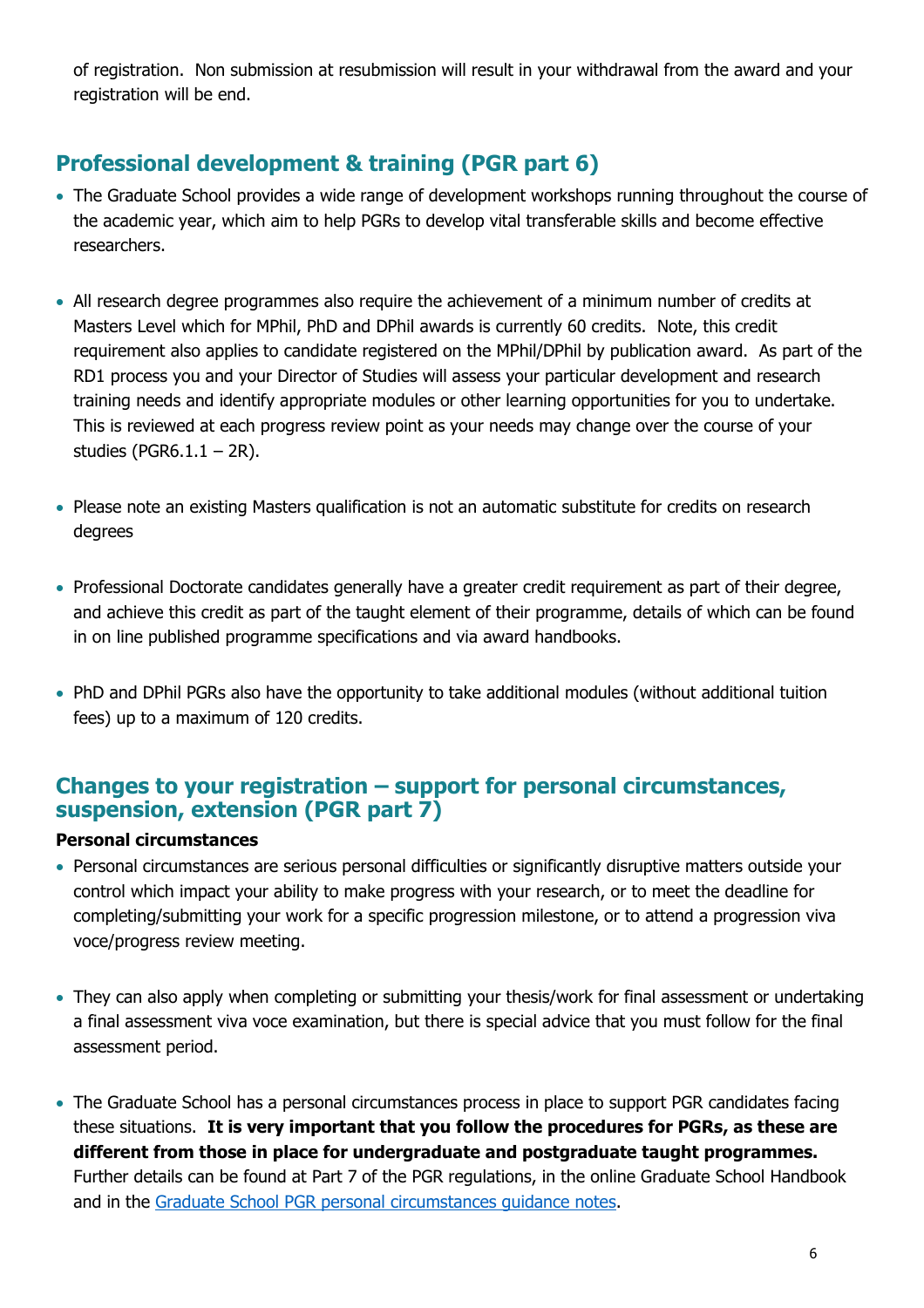- PGRs affected by personal circumstances can apply for one of the following:
	- $\div$  Up to 5 extra working days (Monday Friday) for the late submission of a progression examination report or progress review work. Self-certified where no evidence is collectible (once only per stage, not available for final submission or within final assessment period);
	- ❖ An extension to a progress milestone submission deadline i.e. progression examination report or progress review work (for up to 28 days, once only per stage, supporting evidence required);
	- ❖ The postponement and rearrangement of a progression examination viva voce or progress review meeting;
	- $\div$  A suspension of registration (for up to 12 months, supporting evidence required);
	- $\cdot$  An extension to the registration end date (available post stage 3 progress review only extra time to complete and make final submission) supporting evidence and a completion plan required.

#### **Final assessment options – within the final assessment period**

- ❖ Postponement and re-arrangement of the final assessment viva voce;
- ❖ Suspension during the final assessment period, or extension of the final assessment period.
- In **all** cases (except 5 day self-certification), appropriate supporting evidence will be required to ensure the PGR receives the most appropriate support. The process for making an application is described in the [Graduate School PGR personal circumstances guidance notes.](http://www1.uwe.ac.uk/research/postgraduateresearchstudy/studysupport/applyingforresearchstudy-7.aspx)

The Graduate School recognises that it can sometimes be difficult to obtain supporting medical evidence at short notice. If you are having difficulties please contact the Graduate School for advice.

#### **Suspension of your registration**

- Suspension provides a complete break from studies, your registration is paused for between a month and 12 months, and you are not liable for the payment of fees. However while on suspension you may not carry on with your research work, or expect ongoing supervision and feedback about your research from your supervisory team, other than that needed to ensure continuing pastoral contact with your Director of Studies. You apply for a suspension using the PGR personal circumstances form.
- When you are able to resume your studies you must inform your Director of Studies and the Graduate School, including if you return prior to the approved suspension end date.
- Bursaries are not payable during periods of suspension. If you are a funded PGR and do not inform your funder that you have temporarily suspended you will use up a funding period which cannot be extended or replaced. This may leave you with a funding shortfall at the end of your registration for which you will be financially responsible.
- Suspensions can affect visas and international PGRs subject to tier 4 visa requirements need to speak to the UWE Immigration advice team within the [Student Visa Support Service](https://www1.uwe.ac.uk/study/internationalstudents/visasandimmigration/studentvisasupportservice.aspx) before requesting a suspension of their registration.

#### **Extension of your registration**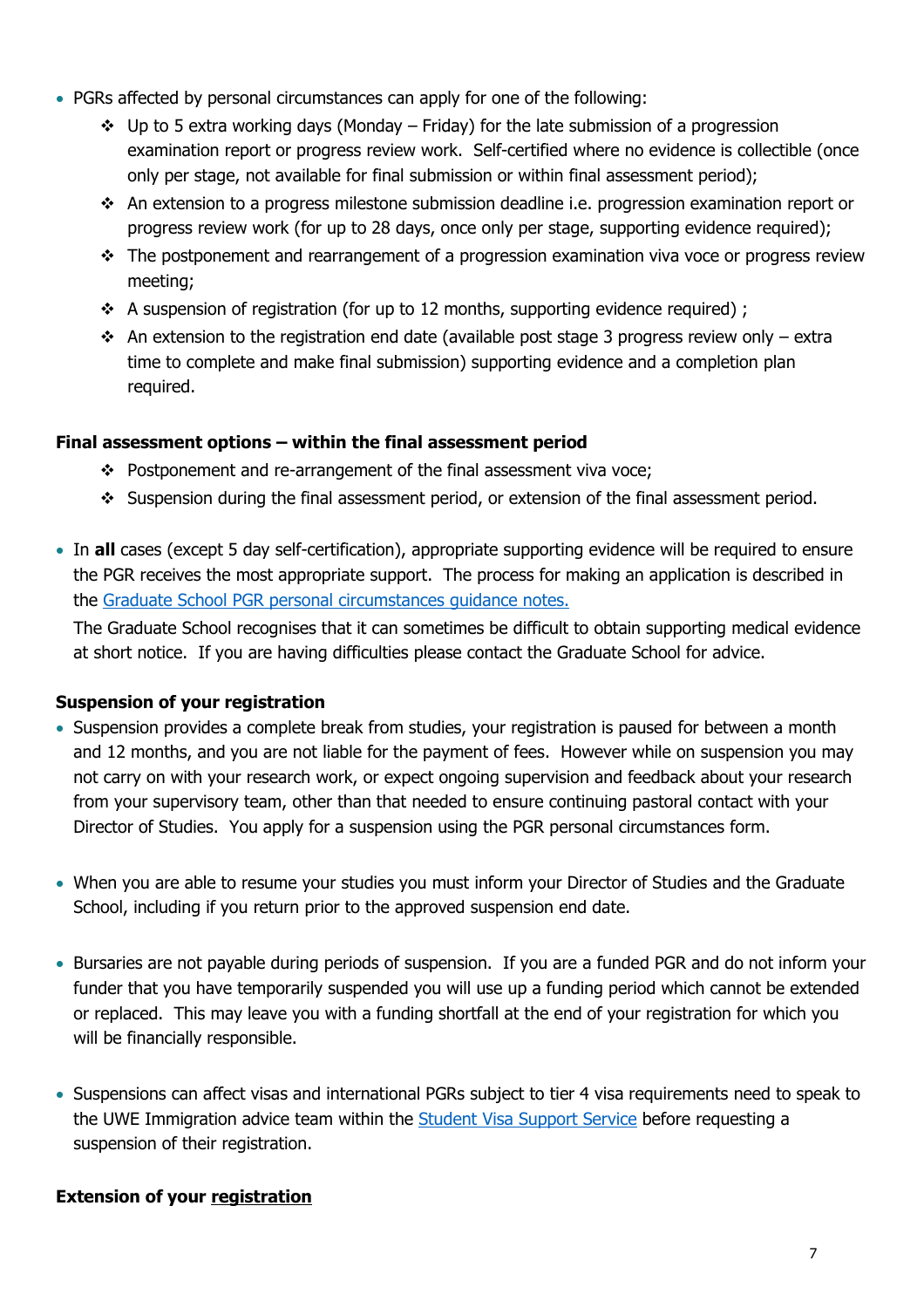- Requests to extend your PGR registration will normally be considered only once you are in the final stages of your research programme, having passed your stage 3 progress review (PR3), and nearing your completion deadline. Retrospective extensions will not normally be permitted. There must be a good reason supported by evidence for the delay in completing the research project, together with a realistic project plan and revised date for completion. Application for an extension should be made using the PGR Personal Circumstances form.
- Extensions are approved by the Taught and Research Degrees Award Board (RDAB) on recommendation of the Faculty Research Degrees Committee and will be for a maximum period of 12 months at a time. Fees are payable during any period of extension.
- You should note that if the Committee is of the opinion that there is insufficient reason for the request or that the revised project plan and completion date is not feasible then the application may be rejected. If your thesis is not then submitted on time you will be withdrawn at the end of your registration period and no research degree award will be made.

#### **Transfer between research awards**

- A PGR who is registered for a PhD award and who for good reason is unable to complete the approved programme of research may, at any time prior to the submission of their thesis for final examination, apply for transfer of registration to the MPhil award. Applications are considered by the Faculty Research Degrees Committee and must be supported by evidence (PGR part 4.8).
- There is no provision for automatic transfer of registration from MPhil to PhD, and transfer between awards in this way is not a possible outcome from your progression examination. If you are registered on an MPhil award and consider that your work is more appropriate for a PhD you must withdraw from the MPhil and apply in the normal way for PhD registration, (PGR part 4.9).

### **Other resources and sources of support for PGRs (PGR part 7d)**

Staying health both physically and mentally during your research studies will enhance your productivity, and reduce sickness. There are many options to obtain help, support and advice if you are feeling stressed, anxious, depressed or have another ongoing mental health condition in your day-to-day life at UWE Bristol, including support if you are in crisis. This is available for all students of the University, including PGRs from the [University's Wellbeing Service](https://www.uwe.ac.uk/life/health-and-wellbeing/get-wellbeing-support)

## **Withdrawal of your registration (PGR part 4.3)**

The [PGR withdrawal policy](http://www1.uwe.ac.uk/research/postgraduateresearchstudy/studysupport/applyingforresearchstudy-6.aspx) is published on the postgraduate research study website and provides detailed information. Your registration may be withdrawn in the following circumstances:

#### **Due to lack of academic progress**

• Satisfactory progress must be made throughout the programme of research study. Should you be unable to demonstrate the required level of timely academic achievement either at specific progress points or during the context of routine supervision, your Director of Studies will ensure that you have sufficient opportunity, advice and guidance to help remedy the situation. However, continued unsatisfactory performance over a sustained period of time, or following failure at RD1, the progression exam, or following unsatisfactory resubmission at subsequent progress points will lead to withdrawal of your registration by the University and no research degree award will be made.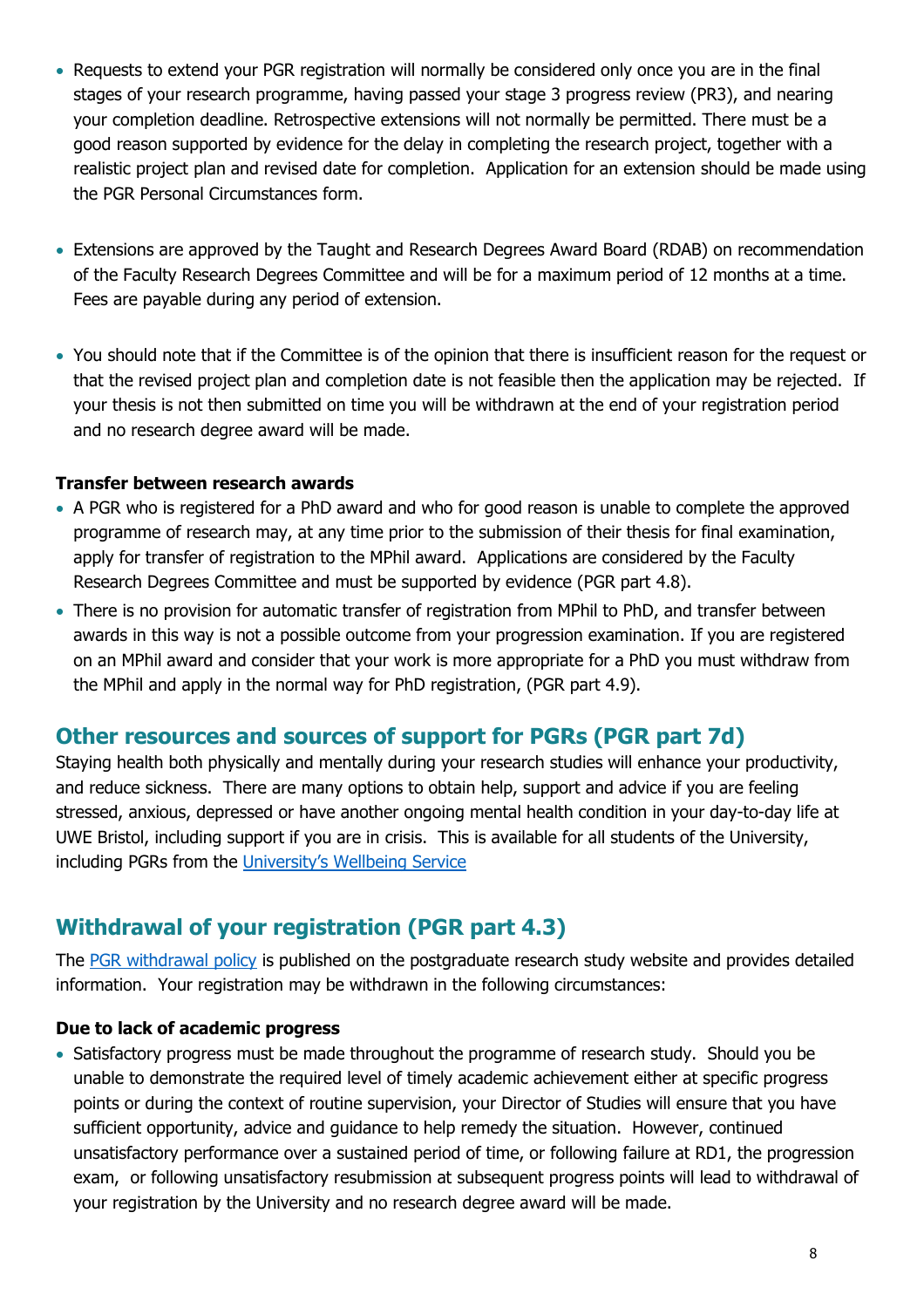#### **Withdrawal for other reasons including:**

- **Loss of contact with your supervisory team** If you do not attend agreed supervisory meetings or fail to respond to reasonable efforts to make contact by your Director of Studies formal withdrawal procedures may be invoked.
- **Personal circumstances** Occasionally it may be necessary for a PGR to withdraw from their programme of research due to personal circumstances which cannot be mitigated by a period of suspension or other forms of support.
- **Non-payment of fees** Please contact the Graduate School if you have problems paying your fees, but be aware that the University may withhold awards from PGRs who have outstanding obligations to the University including fees. The University's published debt policy provides more guidance.
- **Project or its supervision is no longer viable** Exceptional withdrawal in cases where there has been an extended break in work on the project such that the research itself is no longer current and cannot be adjusted; where the direction of the project has changed such that the University can no longer provide the subject expertise to supervise the research; where a PGR requests a change of supervisor or a key member of the supervisory team leaves and no suitable alternative member of staff can be identified to provide the necessary subject expertise.
- **Proven academic misconduct or assessment offence** The University's published assessment offence policy and academic regulations at PGR part 15 provide detailed information about what will happen if you are suspected of having committed an assessment offence either during the course of your research studies, or in the context of final assessment.

# **Final Assessment (PGR parts 13 and 14)**

- Final assessment is by thesis\* and viva voce examination. The final assessment phase begins when you submit your thesis. To submit PGRs are required to upload their thesis to the University Research Repository in the PDF format specified by the University. Form RD14 must also be emailed to research.degrees@uwe.ac.uk once the thesis has been uploaded. You are not required to submit printed paper copies. Detailed instructions about the formatting of your thesis are provided in procedures at Part 13 of the [Graduate School Handbook.](https://www.uwe.ac.uk/research/postgraduate-research-study/current-postgraduate-researchers/graduate-school-handbook/part-13-final-preparation) These are necessary to ensure legibility and consistency across the many theses that are submitted each year, and because the Graduate School may need to arrange for a copy of your thesis to be printed if requested by your examiner.
- You must attend your final viva on the date and at the time specified by the University. You are able to state your preference about the format of the viva, the options being a face-to-face viva at one of the University's campus sites, or an online viva using a software platform approved by UWE. You must discuss which is the best option for you with your Director of Studies, but wherever practical and reasonable your preference will be supported.

#### **Summary of final assessment phase requirements:**

- You must submit a full draft copy of your thesis to your supervisory team for comment, and receive their comments on it prior to submission of your thesis for final assessment (PGR13.1.2R).
- You must submit your thesis for final assessment prior to the end of your registration period (your maximum registration end date).
- Your examination arrangements must be approved by the Taught and Research Degrees Award Board (RDAB) before you submit.